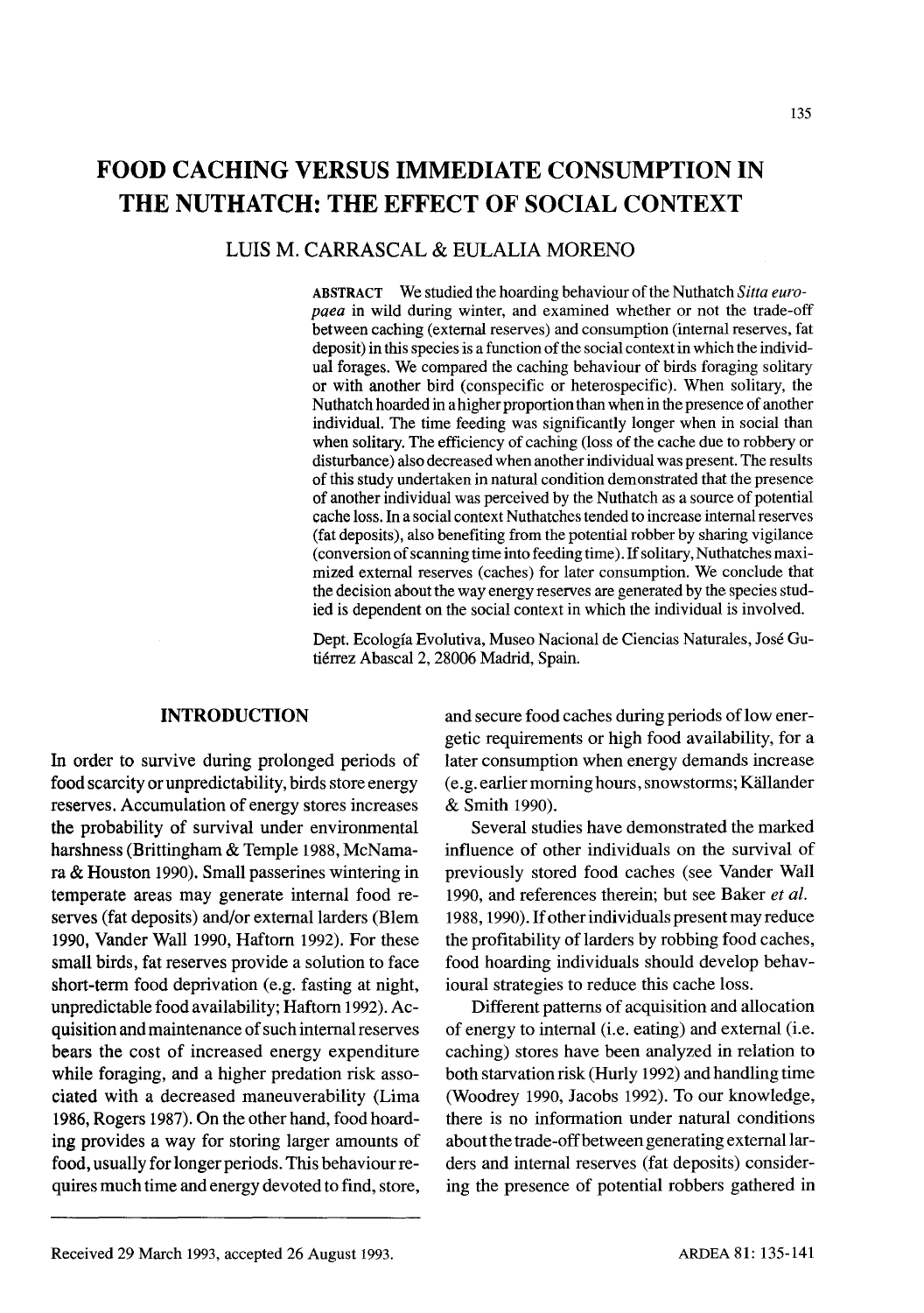the same flock. The behavioural strategies performed by the cacher to minimize the robbing risk remain also unknown. Only studies made with captive birds have partially analyzed the problem (Stone & Baker 1989, Baker *et ai.* 1988, 1990).

Hoarders can minimize the risk of cache loss to robbers either by decreasing the profitability of the cache for the robber (diminished pilfering probability and/or increased pursuing travel cost; Waite 1992), or converting storing time in feeding time (thus, generating internal energy reserves instead of external energy reserves), or both. If this hypothesis is correct, two predictions could be made: (1) solitary foraging birds willstore food in a higher proportion than when foraging with some other birds (see also Stone & Baker 1989); (2) the hoarder will consume more food items at the food patch in the presence of another individual.

**In** this paper we study the hoarding behaviour and the responses to potential robbers of the Nuthatch *Sitta europaea.* This is a regular winter hoarder that maintains year-round territories where mated pairs forage together, although it is also frequently found foraging in mixed species flocks during winter (Cramp & Perrins 1993). We examine whether caching behaviour by Nuthatches is a function of the social context, our main objectives being:

(1) to show under natural conditions how important is robbery in the interaction hoarder-robber, considering the magnitude of the interference and its frequency of occurrence (Vander Wall 1990);

 $(2)$  to test in nature if Nuthatches modify their food hoarding behaviour in an attempt to minimize cache loss due to robbers (increasing both cache protection and travel distance to cache site), and (3) to investigate whether or not the trade-off between food intake (i.e. fat deposits) and caching rate is actively managed in relation to the social context in which the Nuthatch forages.

## **MATERIAL AND METHODS**

The field study was carried out with a population ofNuthatch inhabiting a 6 hamixed forest of*Pinus*

*syivestris, Castanea sativa, Acer*spp. *andPopuius* sp. (El Ventorrillo, 1500 m above sea level, *40°45* 'N04*°01* 'W, Sierrade Guadarrama, Madrid) from October 1991 to January 1992. Birds were netted and colour banded before starting the field work for an accurate identification of each individual, thereby avoiding pseudoreplication.

We designed two different types of feeders (wooden boxes) differing in their accessibility to food. A "closed feeder" was made with one side (20xll cm) covered by a 4.8 mm mesh plastic net allowing birds access to food (husked peanuts). This feeder type forced birds to handle peanuts through the plastic net in order to obtain small pieces of food (approx. 2-4 mm average diameter) for immediate consumption or caching. Feeders were suspended in pairs from pine branches ca.  $50 \text{ cm}$  below the canopy and 3 m above the ground, and spaced 0.5-0.75 m apart. This arrangement of closed feeders let the focal bird forage on one feeder while the other could be used by another bird. An "open feeder" was also designed, consisting of a wooden box with one side uncovered to allow Nuthatches to take food, mainly for caching (in few occasions Nuthatches carried a seed to a branch located 1-3 m around feeder for consumption). The open feeders were filled with unshelled sunflower seeds, and were erected on the tree trunk 3 m above the ground. "Closed feeders" were designed to study the decision made by the focal bird between eating at the foraging patch or caching; "open feeders" were used to study the caching behaviour of focal Nuthatches and the robbing pressure by other individuals.

Five feeding points were established in the study area, spaced 75-150 m apart. Prior to sampling, birds were allowed to familiarize themselves with feeders for two weeks. We assume, therefore, that all birds had experience of the two types of feeders. Data were recorded during the morning and central hours of the day  $(9:00 - 14:00 \text{ h GMT})$ to avoid the effect of circadian rhythms on hoarding and eating, and to record behaviour when caching intensity is higher (pers. obs., Waite & Grubb 1988, Lucas & Walter 1992).

Behaviour of Nuthatches at closed feeders was recorded at each feeding station for sampling peri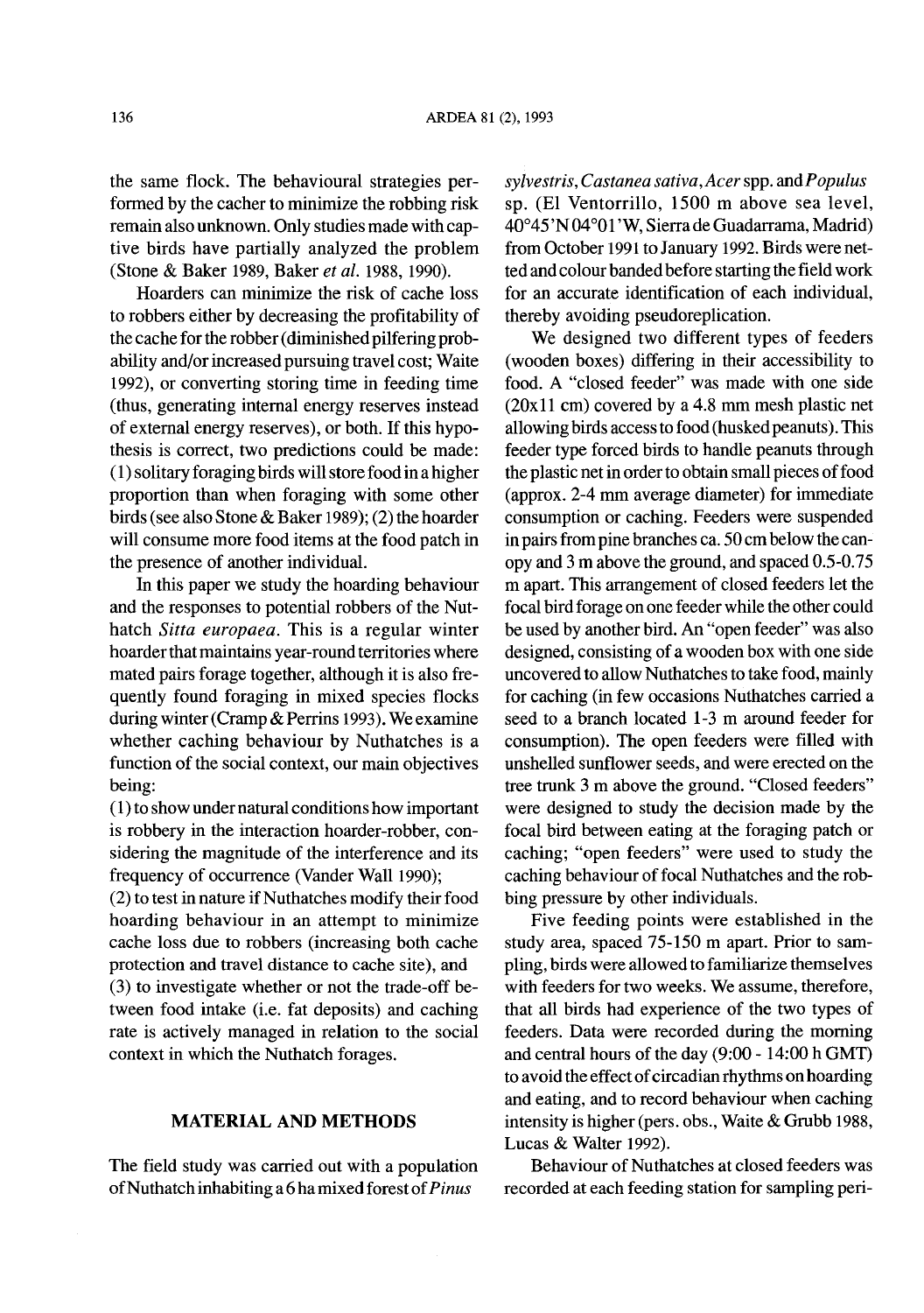ods of 40-60 minutes. Sampling began when one individual came into the feeder and began to pick the peanuts either to eat or to remove them for caching. For each focal individually marked bird we noted (1) whether it was solitary (no other bird in the same tree containing feeders) or with another bird within a radius of 1.5 m around the feeders (1.5 m was the distance at which birds actively responded to the presence of other individuals, pers. obs.), (2) whether the bird abandoned the feeder with a piece of peanut for caching, and (3) we timed, with the aid of a stopwatch with lap memories, how long the focal bird stayed on the feeders, as well as the time spent vigilant while foraging. Birds were considered to be vigilant when the tip of the beak was raised to eye level or higher (Lendrem 1983, Hogstad 1988).

*Parus caeruleus,* P. *cristatus,* P. *ater, P. major* and *Dendrocopos major* were the usual species forming mixed-species flocks with Nuthatch in our study area. Only records lasting more than 15 s were used for statistical analyses. The average flock size outside the feeding points was small and aggregations were in loose social units. A pair of individuals (including the focal Nuthatch) was the modal size of bird groups at feeding points (Carrascal & Moreno 1992).

At open feeders only caching events were recorded by following, without disturbance, the marked birds (sunflower seeds eaten in situ were anecdotal, and not considered in data analyses). When a Nuthatch made a cache we recorded: (1) the number of trees visited before caching,  $(2)$  total flying time from the feeder to the cache site, and (3) caching time, which results from the addition of the time spent on a tree looking for the cache site, plus the time spent preparing (partially shelling) and hiding the seed into a bark crevice, plus the time spent covering (usually with a piece of lichen or moss) the cache. All times were recorded with the aid of a stopwatch with lap memories. We also noted whether or not a caching Nuthatch was followed by another bird (conspecific or heterospecific), as well as the success of the follower in pilfering the seed after the Nuthatch left the cache site. Average distance flown by Nuthatches from the feeding point to the cache site was similar to that reported by Moreno *et al.* (1981), i.e. 25.5 m  $(SD = 12.8, n = 10).$ 

The energetic balance of the caching of an average sun-flower seed was estimated considering both weight and caloric content of sunflower seeds (1941 J/seed; the fresh weight of a shelled seed is 0.076 g,  $SD = 0.024$ ,  $n = 20$ ; energy content obtained from Cummings & Wuycheck 1971), the cost of short flights between trunks (9.1 BMR-day; Carlson & Moreno 1992), the cost of activity on trunks (i.e. hopping, handling seeds and crevices; 2.3 BMR-day; Weathers *etal.* 1984, *Bryantetal.* 1985), and the time devoted to these two activities. The energetic balance of a caching event was calculated as the difference between the energy content of a sun-flower seed and the energy invested in hoarding (flying, searching for a cache site, preparing and hiding the seed), divided by the energy content of the seed (expressed in %).

Behavioural sample records at feeders obtained per individual were averaged for the 10 sedentary Nuthatches present in the study area. Two individuallymarked Nuthatches were neverseen followed by another individual. Mann-Witney *V-tests* (twotailed) were used for all comparisons. The relatively low number of persecution events recorded did not allow division of data into different social contexts (e.g. heterospecific, conspecifics). Nevertheless, marginal analyses with the pooled data (not distinguishing between marked Nuthatches) showed no statistically significant results when comparing the Nuthatch foraging with a conspecific versus with a subordinate species (the four *Parus* species; Carrascal & Moreno 1992).

## **RESULTS**

## **Robbing rate and caching behaviour (Open feeders)**

Along the study period, the number of followers pursuing a hoarding Nuthatch was at most one. The potential robber individual attempting the theft pursued the hoarder flying between trees directly to the immediate vicinity of the cache site,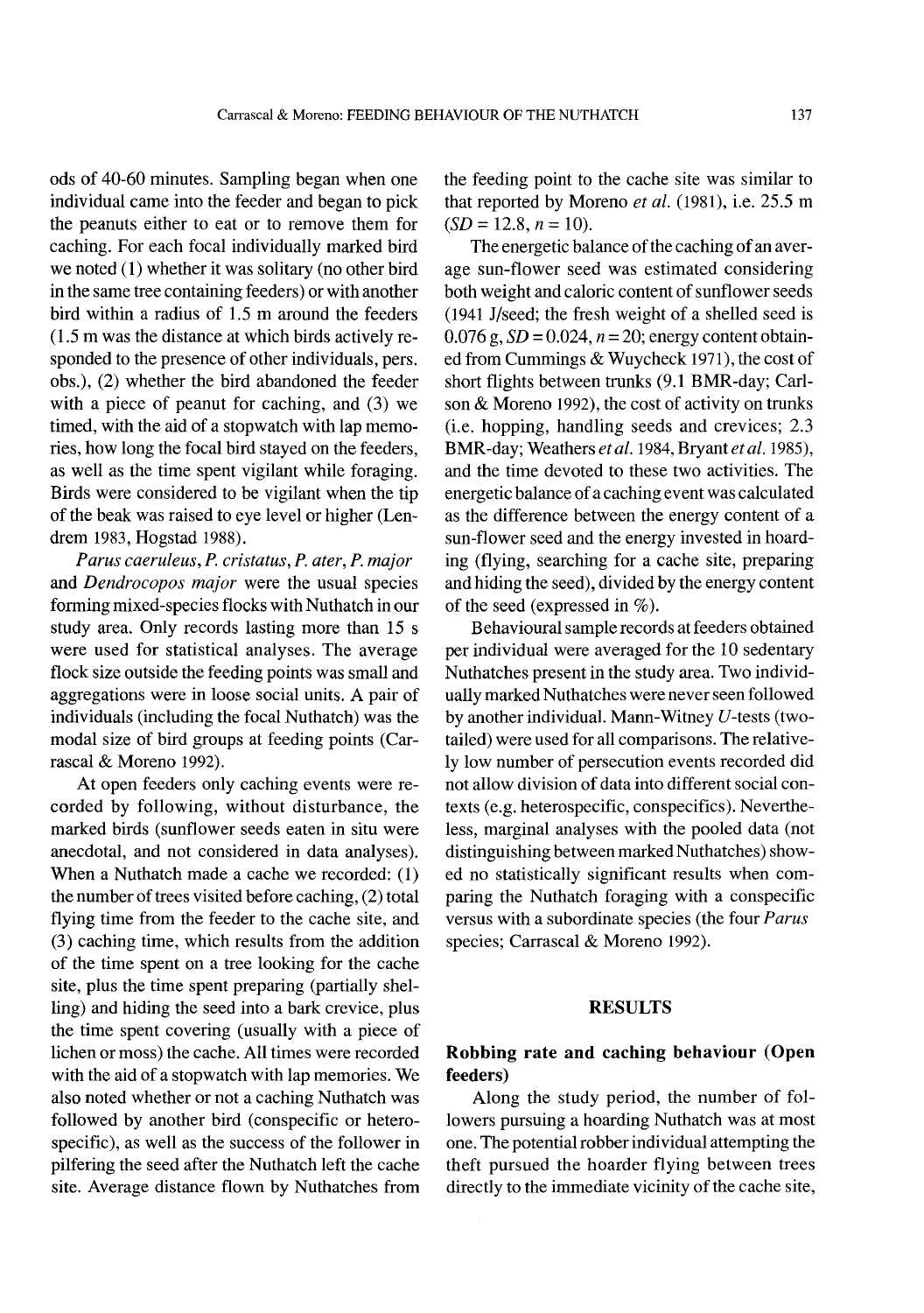**Table 1.** Mean  $(\bar{x})$  and standard error *(se)* of caching time and flying time of individual Nuthatches followed and not followed by another individual (conspecific or heterospecific). Sample sizes  $(n,$  number of individuals) are different because two individual Nuthatches were never followed during observations. Total sample size for the 10 individually marked Nuthatches was 96 records when they were not followed, and 27 records when they were followed by another bird.

|                         |                 | Not followed<br>Followed |    |           |             |   |
|-------------------------|-----------------|--------------------------|----|-----------|-------------|---|
|                         | x               | se                       | n  | $\bar{x}$ | se          | n |
| Caching time $66.4$ 5.4 |                 |                          | 10 |           | 77.9 13.3 8 |   |
| Flying time             | $3.6 \quad 0.5$ |                          | 10 | 5.5       | 0.6         | 8 |

and hopping concealed in branches at  $1-3$  m of distance while the hoarding Nuthatch was trying to make the cache.

Persecution frequency of Nuthatches while caching was  $24.1\%$  (s = 14.1, 119 food caching events made by 10 individuals). In three of the 27 persecution events observed  $(11.1\%)$  the follower (another Nuthatch, a Crested Tit, and a Great Spotted Woodpecker) stole the food cache made by the Nuthatch immediately. Robbery affected 2.5% of the 119 food caching events made by the 10 individual Nuthatches. Besides the loss of caches due to robbery, followers disturbed Nuthatches with their presence and provoked the loss of food items while they were being handled or hidden: Nuthatches lost the sunflower seed in 14.8% of the

times they were followed  $(n = 27)$ , whereas this frequency was 3.7% when they hoarded solitary  $(\gamma^2) = 4.21$ ,  $P = 0.040$ ,  $n = 92$ ). Total losses of food caches due to disturbance or robbery reached up to 25.9% of the times Nuthatches were persecuted, and 5.9% of all hoarding events observed (percentages obtained with the pooled sample for the 10 individual Nuthatches). Therefore, the presence of another individual while Nuthatches were hoarding affected the efficiency of caching.

Total caching time of food items did not differ between caching solitary or caching followed by another individual  $(Z = 0.22, P = 0.82;$  Table 1). Nevertheless, when followed while hoarding, Nuthatches spent more time flying looking for a cache tree than when they hoarded solitary  $(Z = 2.18, P)$  $= 0.029$ ; Table 1).

An estimation of the energetic balance of caching an average sun-flower seed (conversion of foraging time in energy without including the future probability of loss), showed that the instantaneous energy intake of a caching event was a 96% when Nuthatches were not followed, and 95% when they were followed by another individual. Therefore, the increase in time spent flying did not seem to markedly affect caching efficiency (the action of getting and storing a seed).

# Immediate consumption versus caching (Closed feeders)

When Nuthatches visited the feeders solitary they left them with a piece of peanut more often than when they foraged at feeders with another bird

Table 2. Caching frequency (% of times each individual Nuthatch abandoned the box feeder with a piece of peanut for caching), time spent at feeders, and vigilance rate when Nuthatches were feeding solitary or in the presence of another individual at box-feeders covered with a mesh plastic net. Acronyms as in Table 1. Total sample size for the 10 individually marked Nuthatches was 149 records when solitary, and 64 with another bird at the feeding point.

|                            | Solitary       |     |    | With another bird |     |    |
|----------------------------|----------------|-----|----|-------------------|-----|----|
|                            | $\overline{x}$ | se  | n  | x                 | se  | n  |
| Caching frequency $(\%)$   | 44.3           | 3.8 | 10 | 25.2              | 5.5 | 10 |
| Time spent at feeder (seg) | 36.7           | 3.7 | 10 | 66.9              | 8.6 | 10 |
| Vigilance rate (seg/min)   | 16.1           | 1.2 | 10 | 8.8               | 1.5 | 10 |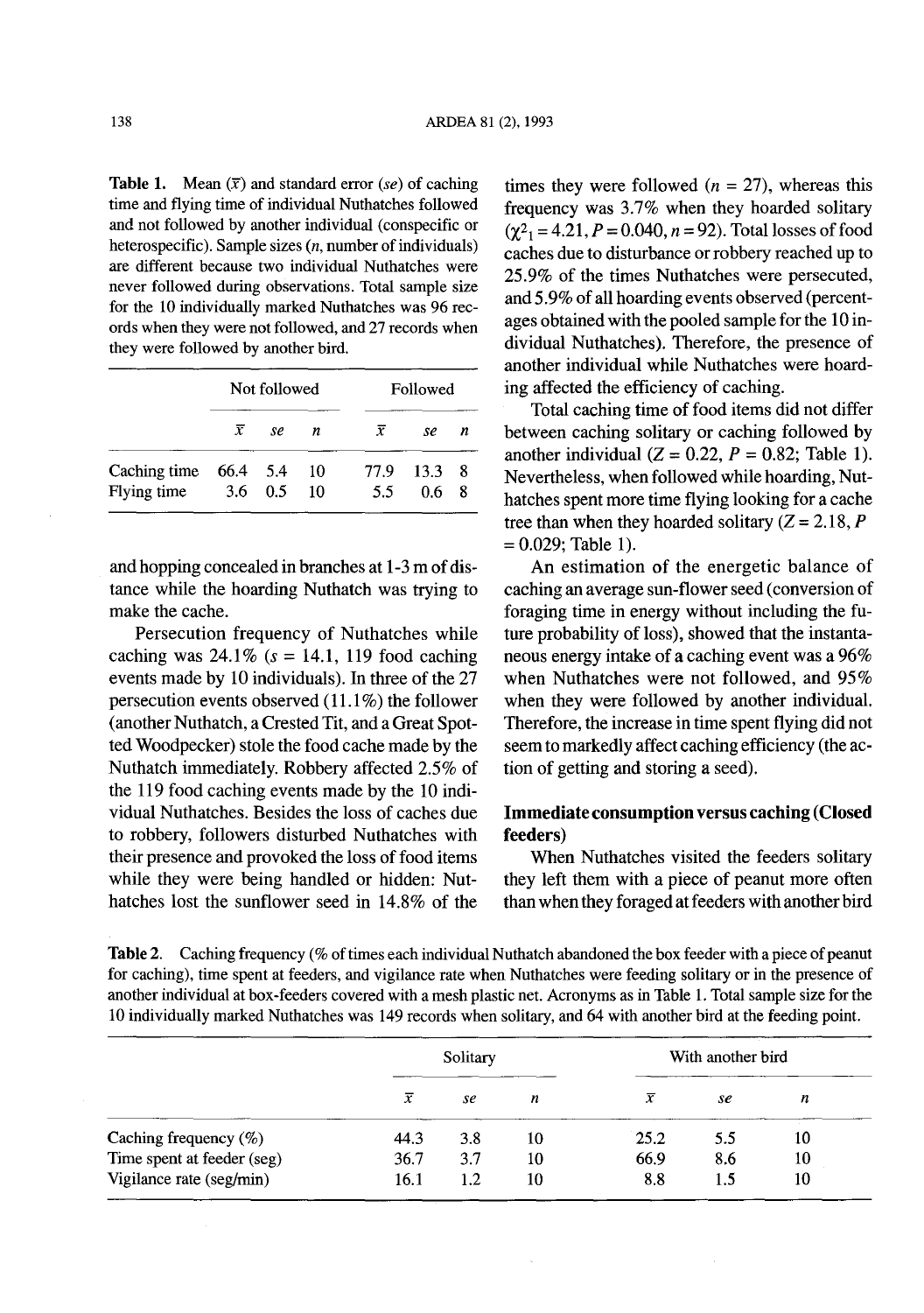$(Z= 2.50, P=0.013)$ . Time at feeders did not significantly differ when birds left with or without food for caching:  $30 s(3.5)$  versus  $43 s(5.7)$  respectively (standard errors in brackets;  $Z = 1.55$ ,  $P = 0.121$ ; test performed with data of birds feeding solitary see Table 2).

Time feeding at boxes was significantly longer when Nuthatches were foraging with other birds than when they were alone in feeding sites  $(Z =$ 2.76,  $P = 0.006$ ). The vigilance proportion (seconds vigilant per minute feeding on feeders) was higher when Nuthatches were feeding solitary than when another individual of the same or another species was present ( $Z = 2.84$ ,  $P = 0.005$ ; Table 2).

#### DISCUSSION

### Cache defence against followers

Under the natural conditions of this study, followers were perceived as sources of potential cache loss by Nuthatches, due to the high persecution pressure and the immediate losses suffered by robbing or distraction (e.g., Waite 1992 and Zamora *et al.* 1992 for other social and foraging contexts). This kleptoparasitic interaction between members of natural flocks (monospecific or heterospecific) is also common in free-ranging passerines (see review by Brockmann & Barnard 1979).

To increase travel time while foraging has the associated foraging cost of increased energy expenditure. The relative cost of increasing travel time could be different for the hoarder and the follower. The relative cost for a follower would be very high, asit would fly farther behind the hoarder with a low success of immediate pilfering the food cache (11%; see Results). The lengthening in travel time observed in the Nuthatch might, therefore, represent a discouraging behaviour of persecution pressure (see Waite 1992 and Zamora *etal.* 1992 for similar results in hoarding-cheating and area-copying interactions). Moreover, the observation of other individuals hoarding, without immediate pilfering of their caches, does not provide future benefit to the observer, as potential cheaters have a low recovery rate for caches made by another (Vander

Wa111982, Baker *et al.* 1988, 1990). Due to the high energetic content of a sunflower seed, the relative energetic cost of lengthening travel time per seed cached was very low, causing only a slight decrease (l%; see Results) in the potential profitability of the caches (if retrieved).

Time devoted to cache site selection and cache preparation did not increase in the presence of a potential robber when a potential robber is present. This suggests that cache site selection and preparation are not associated with the expectancy of future survival of stored food. If cache loss due to pilferers in the subsequent days after hoarding is very high relative to immediate robbing (compare results in Sherry *et at.* 1982 and Brodin 1992 with our data of 11% of immediate pilfering), hoarding individuals should always cache food items with the same investment in security.

## Trade-off between generating internal and external reserves

Hurly's (1992) model on hoarding decisions assumes that hoards represent a form of alternative external energetic reserves equivalent to internal fat reserves, which implies that hoards and fat reserves can be actively managed (McNamara *et al.* 1990). Hurly's results demonstrated that such management is indeed dynamic, and dependent on the predictability of the food source. Lucas  $&$  Walter (1991) suggested that, for a survival-rate maximizer, fat levels and caching decisions are not associated in a linear way, because hoarding increases foraging time and reduces time available for alternative behaviours. Other trade-offs between eating and hoarding have been found considering handling cost of food items (Woodrey 1990, Jacobs 1992), environmental factors, and time of the day (see review by Vander Wall 1990).

Ifforaging strategies tend to maximize survival of the individual (McNamara  $&$  Houston 1986), we would expect such strategies to take into account the presence of potential robbers in the surroundings while hoarding. Nuthatches hoarded less and spent more time feeding in the presence of another bird. Therefore, policies of acquiring fat deposits may have evolved as a response to the possibility of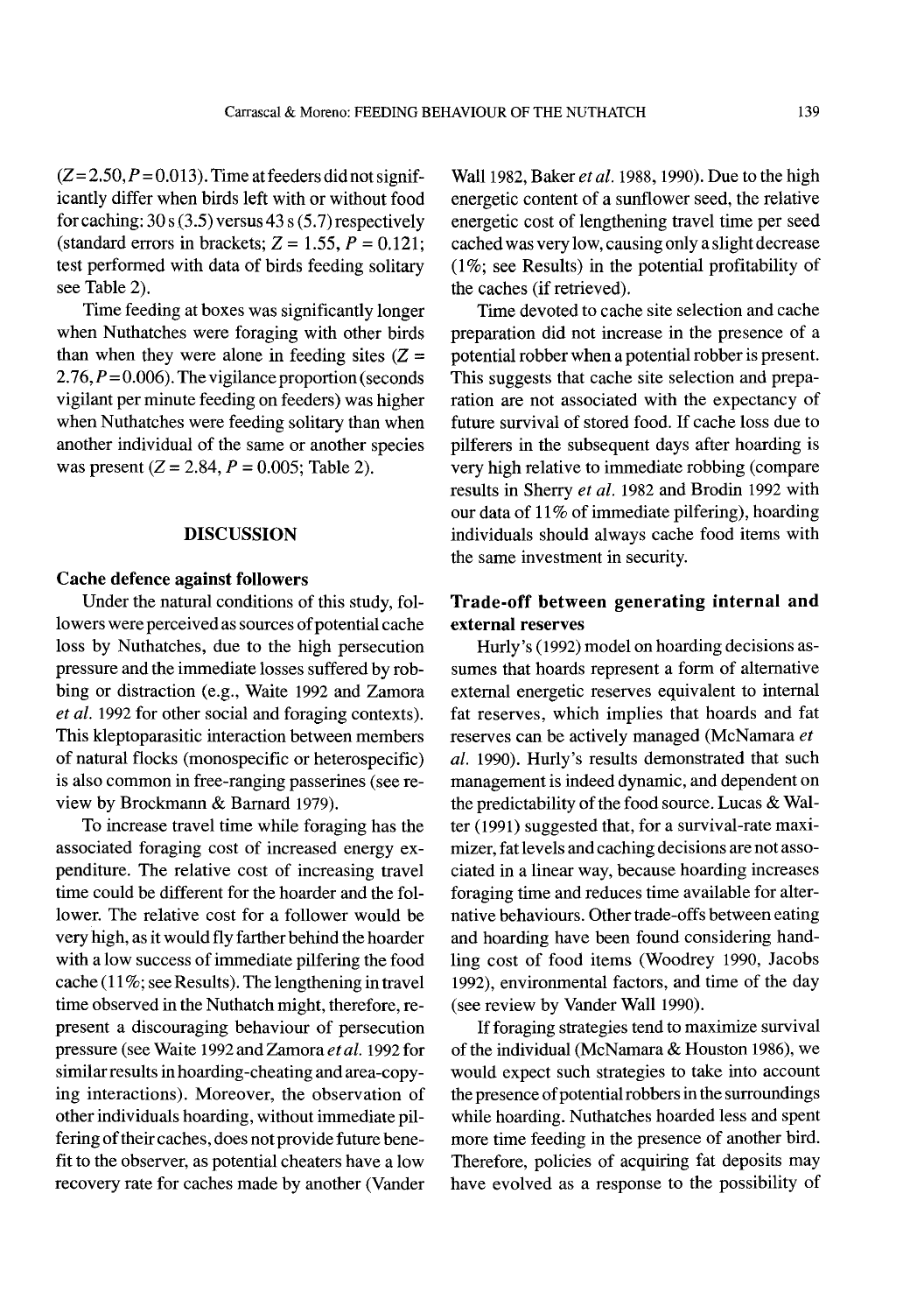cache loss due to robbers. If hoarders devote their foraging time to eat, they develop a short-term control ofenergy reserves, securing energy (in the form of fat deposits) for periods of food shortage or increased energy requirements. Blem (1990) pointed out that the surplus energy stored as fat reserves may be enough for small birds to survive as much as 4 days of typical winter weather. Solitary Nuthatches would tend to increase external reserves, whereas in the presence of another bird, Nuthatches would tend to increase internal ones. In the presence of potential cache robbers Nuthatches foraged safer, as potential pilferers acted as early warners of predation attacks, and shared vigilance time (Carrascal & Moreno 1992; see also Metcalfe 1984). In addition, Nuthatches benefited by conversion of vigilance time into feeding time. Therefore, the disadvantage of social foraging that causes a reduction of optimal larder size is balanced by obtaining secure internal reserves under safer conditions.

The results of this study show how the presence of other individuals has an important effect in determining the caching behaviour in a scatter-hoarder species, and the way energy reserves (external reserves versus fat deposits) are generated. The presence of potential robbers decreased cached intensity and success, but enhanced feeding under safer conditions. Social influence on hoarding behaviour should receive more attention in order to explain the caching behaviour of wild populations that usually interact with other flock members, and to show the relative importance of robbery for the understanding of the adaptiveness of hoarding.

#### ACKNOWLEDGEMENTS

Juan Moreno, Rafael Marquez and Santiago Reig read the manuscript providing useful suggestions. During the field work, Nino gave us valuable field assistance. This study was granted by the project number C176/91 of the Comunidad Aut6noma de Madrid.

#### **REFERENCES**

Baker, M.C., E. Stone, A.E. Baker, R.J. Shelden, P. Skillicorn, M.D. Mantych 1988. Evidence against observational learning in storage and recovery of seeds by Black-capped Chickadees. Auk 105:492-497.

- Baker, M.C., M.D. Mantych, R.J. Shelden 1990. Social dominance, food caching and recovery by Blackcapped Chickadees *Parus atricapillus:* Is there a cheater strategy? Ornis Scand. 21:293-295.
- Blem, C.R. 1990. Avian energy storage. In: D.M. Power (ed.). Current Ornithology, vol. 7. Plenum Press, New York.
- Brittingham, M.C. & S.A. Temple 1988. Impacts of supplemental feeding on survival rates of Black-capped Chickadees. Ecology 69:581-589.
- Brockmann, H.J. & C.J. Barnard 1979. Kleptoparasitism in birds. Anim. Behav. 27:487-514.
- Brodin, A. 1992. Cache dispersion affects retrieval time in hoarding Willow Tits. Ornis Scand. 23:7-12.
- Bryant, D.M., C.J. Hails, & R. Prys-Jones 1985. Energy expenditure by free-living Dippers *(Cinclus cinclus)* in winter. Condor 87:177-186.
- Carlson, A. & J. Moreno 1992. Cost of short flights in the Willow Tit measured with doubly-labeled water. Auk 109:389-393.
- Carrascal, L.M. & E. Moreno 1992. Proximal costs and benefits of heterospecific social foraging in the GreatTit,Parus *major.* Can. J. Zool. 70:1947-1952.
- Cramp, S. & C.M. Perrins (Eds) 1993. The birds of the Western Paleartic, vol VII. Oxford Univ. Press. Oxford, U.K.
- Cummings, K.W. & J.C. Wuycheck 1971. Caloric equivalents for investigations in ecological energetics. Mitt. Int. Ver. Limnol. 18, 158 pp.
- Haftorn, S. 1992. The diurnal body weight cycle in titmice *Parus* spp. Ornis Scand. 23:435-443.
- Hogstad, O. 1988. Advantages of social foraging of Willow Tits *Parus montanus.* Ibis 130:275-283.
- Hurly, T.A. 1992. Energetic reserves of Marsh Tits *(Parus palustris):* food and fat storage in response to variable food supply. Behav. Ecol. 3:181-188.
- Jacobs, L.F. 1992. The effect of handling time on the decision to cache by Grey Squirrels. Anim. Behav. 43: 522-524.
- Källander, H. & H.G. Smith 1990. Food storing in birds. An evolutionary Perspective. In: D.M. Power (ed.). Current Ornithology, vol. 7. Plenum Press, New York.
- Lehikoinen, E. 1986. Winter ecology of passerines: significance of weight and size. Rep. Dept. BioI. University of Turku 14.
- Lendrem, D.W. 1983. Predation risk and vigilance in the Blue Tits *(Parus caeruleus).* Behav. Ecol. SociobioI. 14:9-13.
- Lima, S.L. 1986. Predation risk and unpredictable feeding conditions: determinants of body mass in wintering birds. Ecology 67:377-385.
- Lucas, J.R. & L.R. Walter 1992. When should chicka-